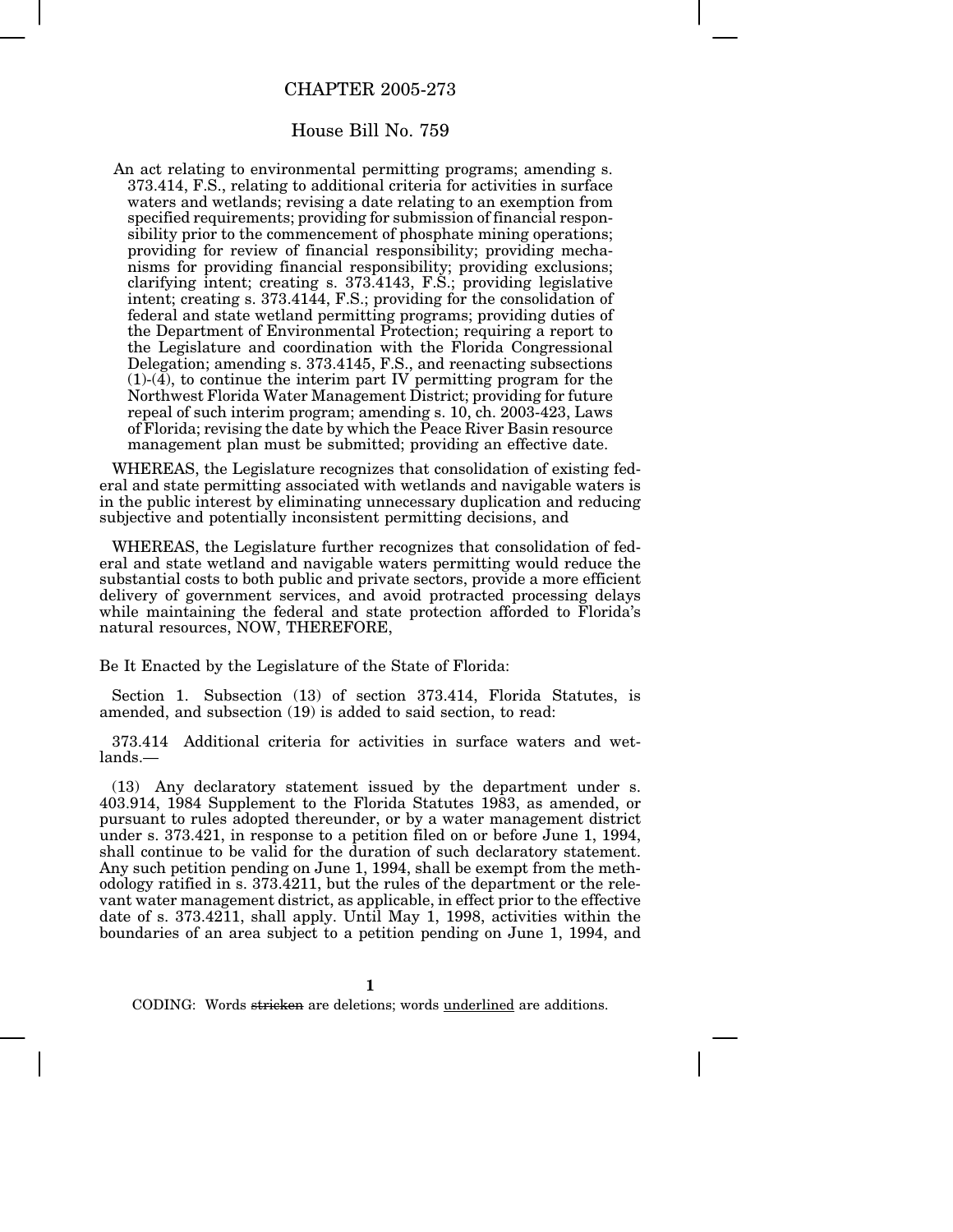prior to final agency action on such petition, shall be reviewed under the rules adopted pursuant to ss. 403.91-403.929, 1984 Supplement to the Florida Statutes 1983, as amended, and this part, in existence prior to the effective date of the rules adopted under subsection (9), unless the applicant elects to have such activities reviewed under the rules adopted under this part, as amended in accordance with subsection (9). In the event that a jurisdictional declaratory statement pursuant to the vegetative index in effect prior to the effective date of chapter 84-79, Laws of Florida, has been obtained and is valid prior to the effective date of the rules adopted under subsection (9) or July 1, 1994, whichever is later, and the affected lands are part of a project for which a master development order has been issued pursuant to s. 380.06(21), the declaratory statement shall remain valid for the duration of the buildout period of the project. Any jurisdictional determination validated by the department pursuant to rule 17-301.400(8), Florida Administrative Code, as it existed in rule 17-4.022, Florida Administrative Code, on April 1, 1985, shall remain in effect for a period of 5 years following the effective date of this act if proof of such validation is submitted to the department prior to January 1, 1995. In the event that a jurisdictional determination has been revalidated by the department pursuant to this subsection and the affected lands are part of a project for which a development order has been issued pursuant to s. 380.06(15), a final development order to which s. 163.3167(8) applies has been issued, or a vested rights determination has been issued pursuant to s. 380.06(20), the jurisdictional determination shall remain valid until the completion of the project, provided proof of such validation and documentation establishing that the project meets the requirements of this sentence are submitted to the department prior to January 1, 1995. Activities proposed within the boundaries of a valid declaratory statement issued pursuant to a petition submitted to either the department or the relevant water management district on or before prior to June 1, 1994, or a revalidated jurisdictional determination, prior to its expiration shall continue thereafter to be exempt from the methodology ratified in s. 373.4211 and to be reviewed under the rules adopted pursuant to ss. 403.91-403.929, 1984 Supplement to the Florida Statutes 1983, as amended, and this part, in existence prior to the effective date of the rules adopted under subsection (9), unless the applicant elects to have such activities reviewed under the rules adopted under this part, as amended in accordance with subsection (9).

 $(19)(a)$  Financial responsibility for mitigation for wetlands and other surface waters required by a permit issued pursuant to this part for activities associated with the extraction of phosphate are subject to approval by the department as part of permit application review. Financial responsibility for permitted activities which will occur over a period of 3 years or less of mining operations must be provided to the department prior to the commencement of mining operations and shall be in an amount equal to 110 percent of the estimated mitigation costs for wetlands and other surface waters affected under the permit. For permitted activities which will occur over a period of more than 3 years of mining operations, the initial financial responsibility demonstration shall be in an amount equal to 110 percent of the estimated mitigation costs for wetlands and other surface waters affected in the first 3 years of operation under the permit; and, for each year thereafter, the financial responsibility demonstration shall be updated, including to provide

**2**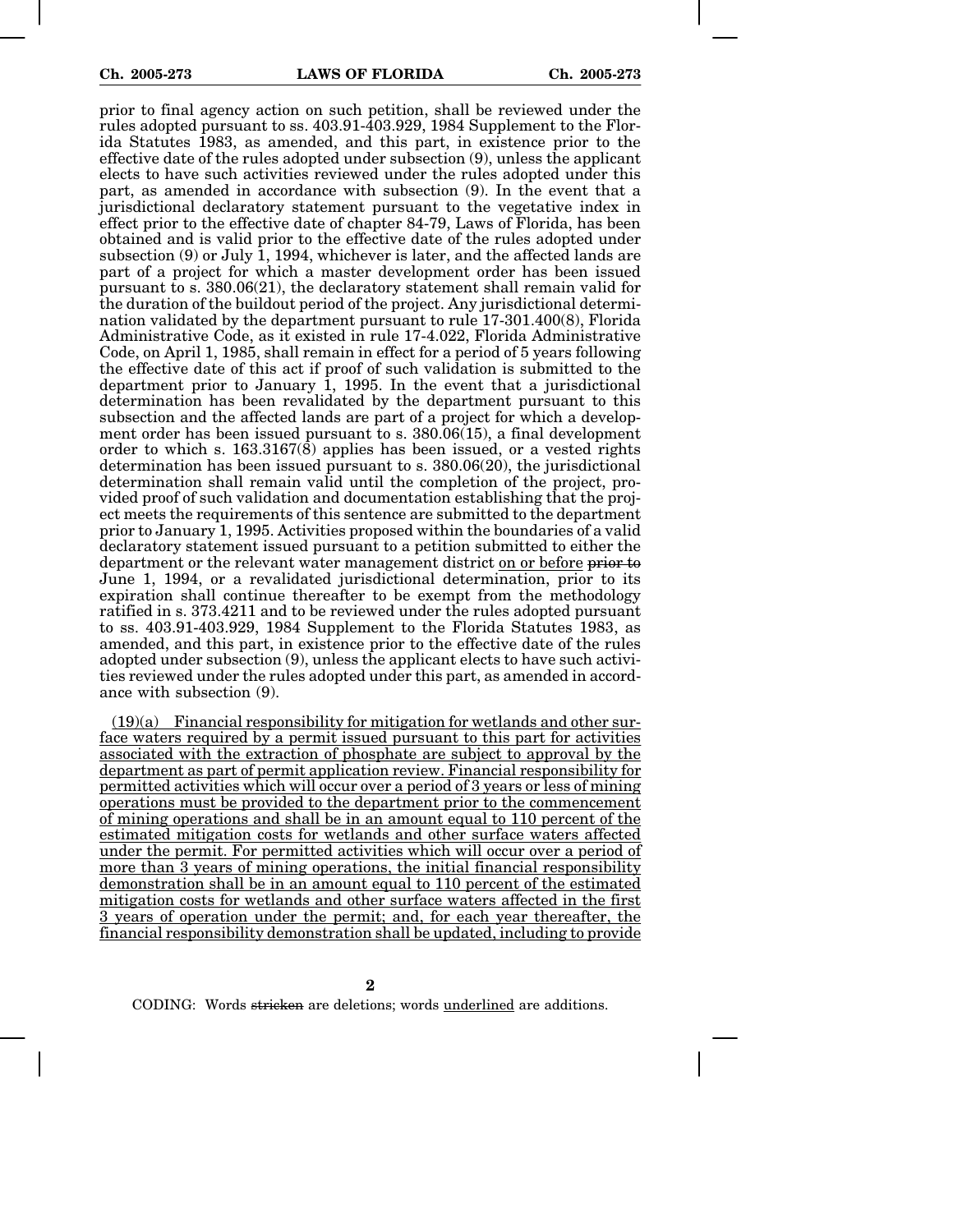an amount equal to 110 percent of the estimated mitigation costs for the next year of operations under the permit for which financial responsibility has not already been demonstrated and to release portions of the financial responsibility mechanisms in accordance with applicable rules.

(b) The mechanisms for providing financial responsibility pursuant to the permit shall, at the discretion of the applicant, include the following:

1. Cash or cash equivalent deposited in an escrow account.

2. Irrevocable letter of credit.

3. Performance bond.

4. Trust fund agreement.

5. Guarantee bond.

6. Insurance certificate.

7. A demonstration that the applicant meets the financial test and corporate guarantee requirements set forth in 40 C.F.R. s. 264.143(f).

8. A demonstration that the applicant meets the self-bonding provision set forth in 30 C.F.R. s. 800.23.

The form and content of all financial responsibility mechanisms shall be approved by the department. When utilizing an irrevocable letter of credit, performance bond, or guarantee bond, all payments made thereunder shall be deposited into a stand-by trust fund established contemporaneously with the posting of the financial assurance instrument. All trust fund agreements and stand-by trust fund agreements shall provide that distributions therefrom will be made only at the request of the department and that the trustees of such funds shall be either a National or state chartered banking institution or a state-regulated trust company.

(c) The provisions of this subsection shall not apply to any mitigation for wetlands and other surface waters that is required pursuant to a permit or permits initially issued by the department or district prior to January 1, 2005.

(d) Nothing provided in this subsection supersedes or modifies the financial responsibility requirements of s. 378.209.

Section 2. Section 373.4143, Florida Statutes, is created to read:

373.4143 Declaration of policy.—It is the policy of the Legislature that the state provide efficient government services by consolidating, to the maximum extent practicable, federal and state permitting associated with wetlands and navigable waters within the state.

Section 3. Section 373.4144, Florida Statutes, is created to read: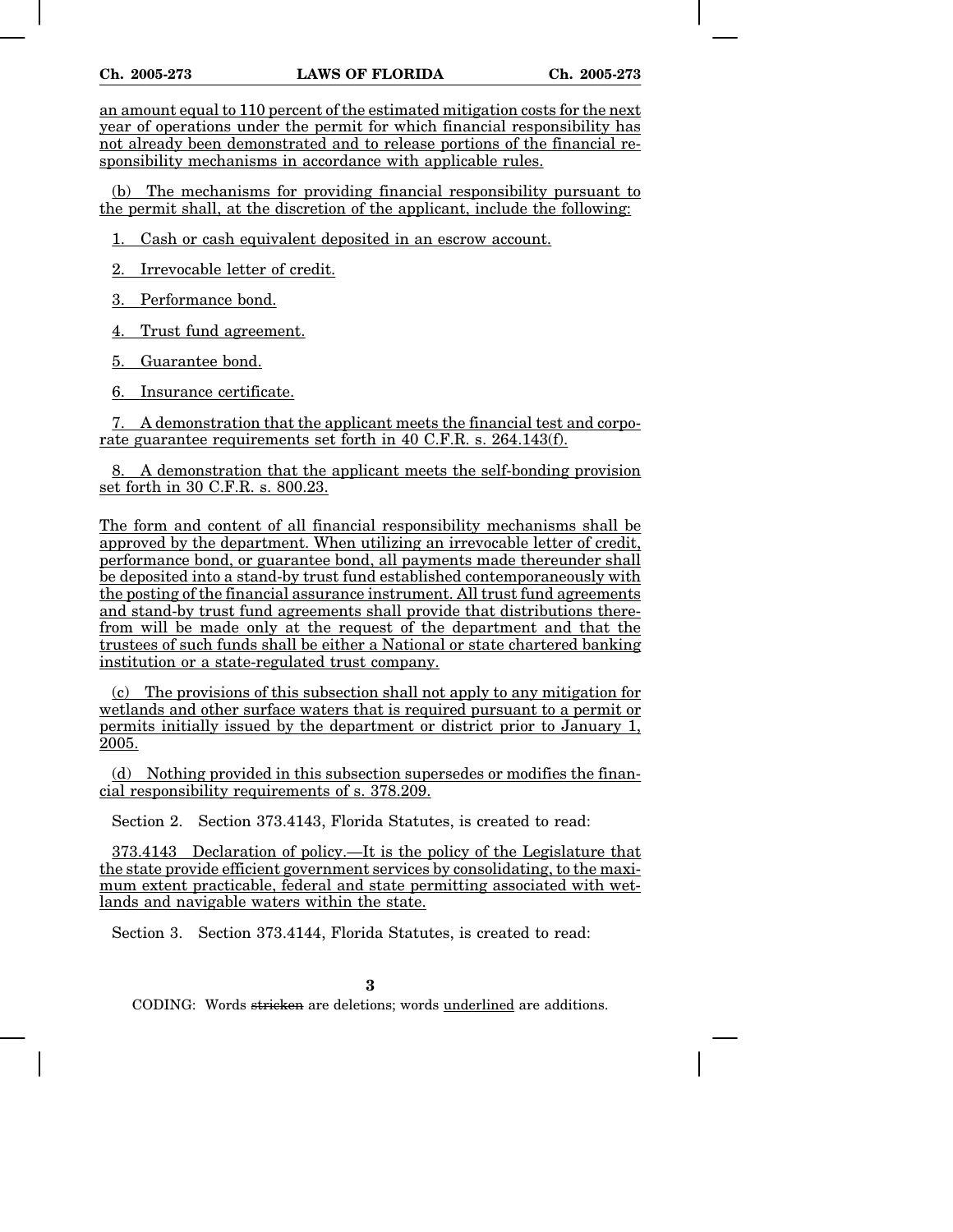## 373.4144 Federal environmental permitting.—

(1) The department is directed to develop, on or before October 1, 2005, a mechanism or plan to consolidate, to the maximum extent practicable, the federal and state wetland permitting programs. It is the intent of the Legislature that all dredge and fill activities impacting 10 acres or less of wetlands or waters, including navigable waters, be processed by the state as part of the environmental resource permitting program implemented by the department and the water management districts. The resulting mechanism or plan shall analyze and propose the development of an expanded state programmatic general permit program in conjunction with the United States Army Corps of Engineers pursuant to s. 404 of the Clean Water Act, Pub. L. No. 92-500, as amended, 33 U.S.C. ss. 1251 et seq., and s. 10 of the Rivers and Harbors Act of 1899. Alternatively, or in combination with an expanded state programmatic general permit, the mechanism or plan may propose the creation of a series of regional general permits issued by the United States Army Corps of Engineers pursuant to the referenced statutes. All of the regional general permits must be administered by the department or the water management districts or their designees.

(2) The department is directed to file with the Speaker of the House of Representatives and the President of the Senate a report proposing any required federal and state statutory changes that would be necessary to accomplish the directives listed in this section and to coordinate with the Florida Congressional Delegation on any necessary changes to federal law to implement the directives.

(3) Nothing in this section shall be construed to preclude the department from pursuing complete assumption of federal permitting programs regulating the discharge of dredged or fill material pursuant to s. 404 of the Clean Water Act, Pub. L. No. 92-500, as amended, 33 U.S.C. ss. 1251 et seq., and s. 10 of the Rivers and Harbors Act of 1899, so long as the assumption encompasses all dredge and fill activities in, on, or over jurisdictional wetlands or waters, including navigable waters, within the state.

Section 4. Notwithstanding the repeal of subsections  $(1), (2), (3),$  and  $(4)$ of section 373.4145, Florida Statutes, scheduled for July 1, 2005, said subsections are reenacted, and subsection (6) of said section is amended, to read:

373.4145 Interim part IV permitting program for the Northwest Florida Water Management District.—

(1) Within the geographical jurisdiction of the Northwest Florida Water Management District, the permitting authority of the department under this part shall consist solely of the following, notwithstanding the rule adoption deadline in s. 373.414(9):

(a) Chapter 17-25, Florida Administrative Code, shall remain in full force and effect, and shall be implemented by the department. Notwithstanding the provisions of this section, chapter 17-25, Florida Administrative Code, may be amended by the department as necessary to comply with any requirements of state or federal laws or regulations, or any condition imposed by a federal program, or as a requirement for receipt of federal grant funds.

**4**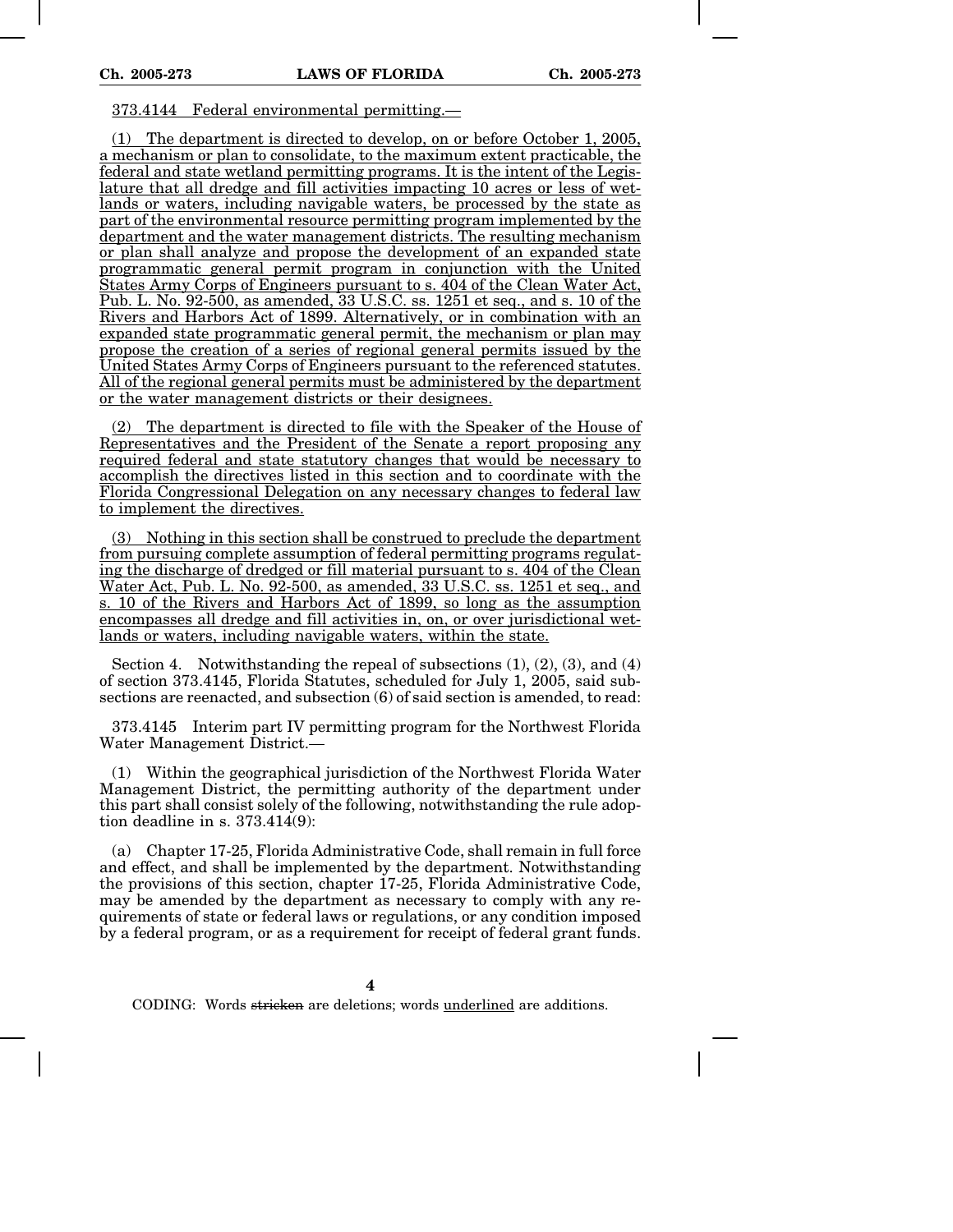(b) Rules adopted pursuant to the authority of ss. 403.91-403.929, 1984 Supplement to the Florida Statutes 1983, as amended, in effect prior to July 1, 1994, shall remain in full force and effect, and shall be implemented by the department. However, the department is authorized to establish additional exemptions and general permits for dredging and filling, if such exemptions or general permits do not allow significant adverse impacts to occur individually or cumulatively. However, for the purpose of chapter 17- 312, Florida Administrative Code, the landward extent of surface waters of the state identified in rule 17-312.030(2), Florida Administrative Code, shall be determined in accordance with the methodology in rules 17-340.100 through 17-340.600, Florida Administrative Code, as ratified in s. 373.4211, upon the effective date of such ratified methodology. In implementing s. 373.421(2), the department shall determine the extent of those surface waters and wetlands within the regulatory authority of the department as described in this paragraph. At the request of the petitioner, the department shall also determine the extent of surface waters and wetlands which can be delineated by the methodology ratified in s. 373.4211, but which are not subject to the regulatory authority of the department as described in this paragraph.

(c) The department may implement chapter 40A-4, Florida Administrative Code, in effect prior to July 1, 1994, pursuant to an interagency agreement with the Northwest Florida Water Management District adopted under s. 373.046(4).

(2) The authority of the Northwest Florida Water Management District to implement this part or to implement any authority pursuant to delegation by the department shall not be affected by this section. The rule adoption deadline in s. 373.414(9) shall not apply to said district.

The division of permitting responsibilities in s.  $373.046(4)$  shall not apply within the geographical jurisdiction of the Northwest Florida Water Management District.

(4) If the United States Environmental Protection Agency approves an assumption of the federal program to regulate the discharge of dredged or fill material by the department or the water management districts, or both, pursuant to s. 404 of the Clean Water Act, Pub. L. No. 92-500, as amended, 33 U.S.C. ss. 1251 et seq.; the United States Army Corps of Engineers issues one or more state programmatic general permits under the referenced statutes; or the United States Environmental Protection Agency or the United States Corps of Engineers approves any other delegation of regulatory authority under the referenced statutes, then the department may implement any permitting authority granted in this part within the Northwest Florida Water Management District which is prescribed as a condition of granting such assumption, general permit, or delegation.

(6) Subsections  $(1)$ ,  $(2)$ ,  $(3)$ , and  $(4)$  shall be repealed effective July 1,  $\overline{2010}$ 2005.

Section 5. Subsection (4) of section 10 of chapter 2003-423, Laws of Florida, is amended to read:

**5**